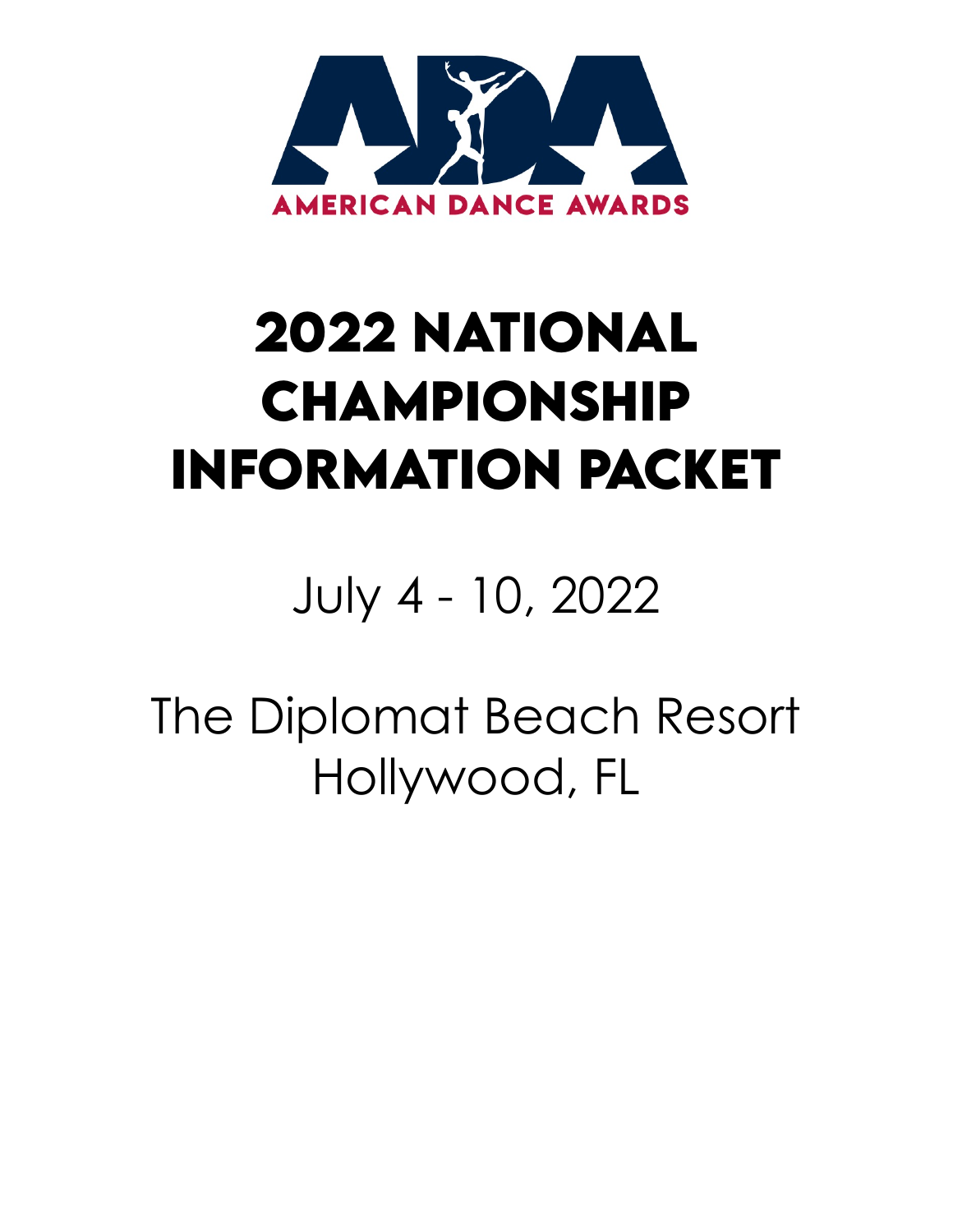## NATIONAL CHAMPIONSHIP REGISTRATION FEE

Each registered student will pay a one time \$125 mandatory Registration Fee. DOTY participants are not exempt from this fee. This grants access to ALL convention classes, admission to the Video Awards Gala for dancer and two adults, and awesome discounts on merchandise and photo/video packages!

## PROP LOAD IN

Please be aware that we can only accommodate free standing props. No rigging of any kind can be provided, all props must be free standing. ADA will not supply power for a prop and will not alter our lighting for an entry. **Any studio requiring a large prop delivery must coordinate with the ADA Office to set up a time of arrival so we may alert the hotel staff.** If they are delivered in a box truck of any kind, it must be removed immediately from the loading area after the props are unloaded. A designated prop storage area will be assigned.

## ARRiVAL TO NATiONALS

Studio Owners will receive their teacher bags at the Meet & Greet on July 3rd (see below). You will receive copies of the Championship competition schedule, Dancer of the Year schedules, convention class bracelets, and more! *If the Studio Owner cannot be there at the Meet & Greet, we ask that a representative checks in and picks up your*  **bag at the start of competition on the 4th.** Students will not be admitted to the workshop classes without their bracelets.

## TEACHER MEET & GREET AND WELCOME COCKTAiL PARTY

**We would like to cordially invite all Studio Owners to join us for a** *Meet & Greet* **on July 3rd (location TBA).** This open Q&A session will address any last minute questions, additions, changes etc. It keeps the event organized and stress free. **Also - Studio Owners and teachers, come join the ADA Staff and your fellow attendees for a**  *Welcome Cocktail Party* **on July 5th from 8pm on in the Presidential Suite.** It will great evening of camaraderie and celebration. Please join us at both events!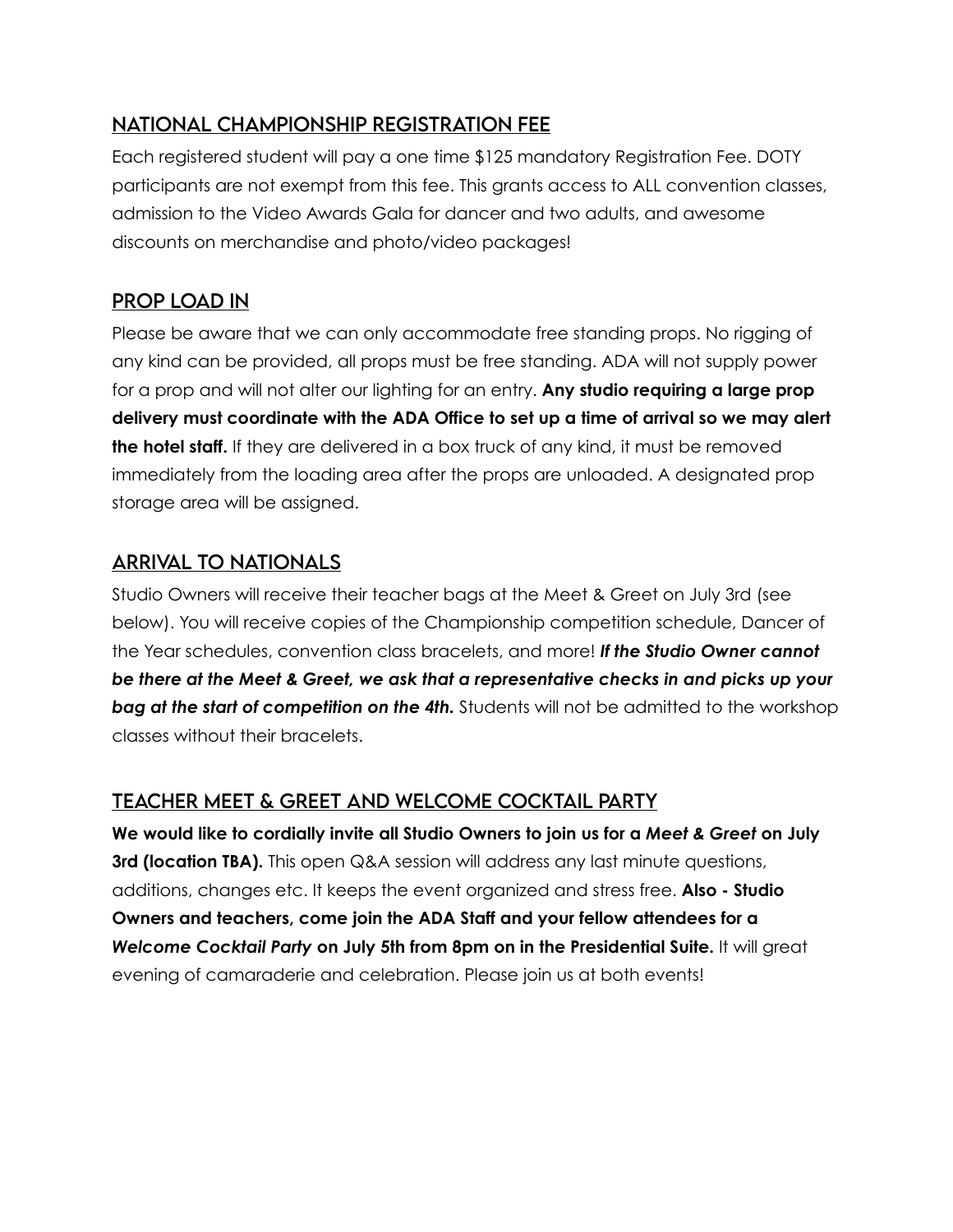## OUTLiNE OF EVENT SCHEDULE (SUBJECT TO CHANGE)

7/3 – Title Orientations, Adjudicated Classes, and Opening Number Rehearsals begin

for America's Dancer of the Year (Junior and Teen DOTY)

7/4 – Title Orientation, Adjudicated Classes, and Opening Number Rehearsal begins for

America's Dancer of the Year (Senior DOTY), National Championship competition,

America's Young Dancer of the Year

- 7/5 National Championship competition
- 7/6 National Championship competition
- 7/7 National Championship competition, America's Junior Dancer of the Year,

America's Teen Dancer of the Year

- 7/8 12 & Under Dance Off and Awards Gala!
- 7/9 National Championship competition, America's Senior Dancer of the Year
- 7/10 13 & Over Dance Off and Awards Gala!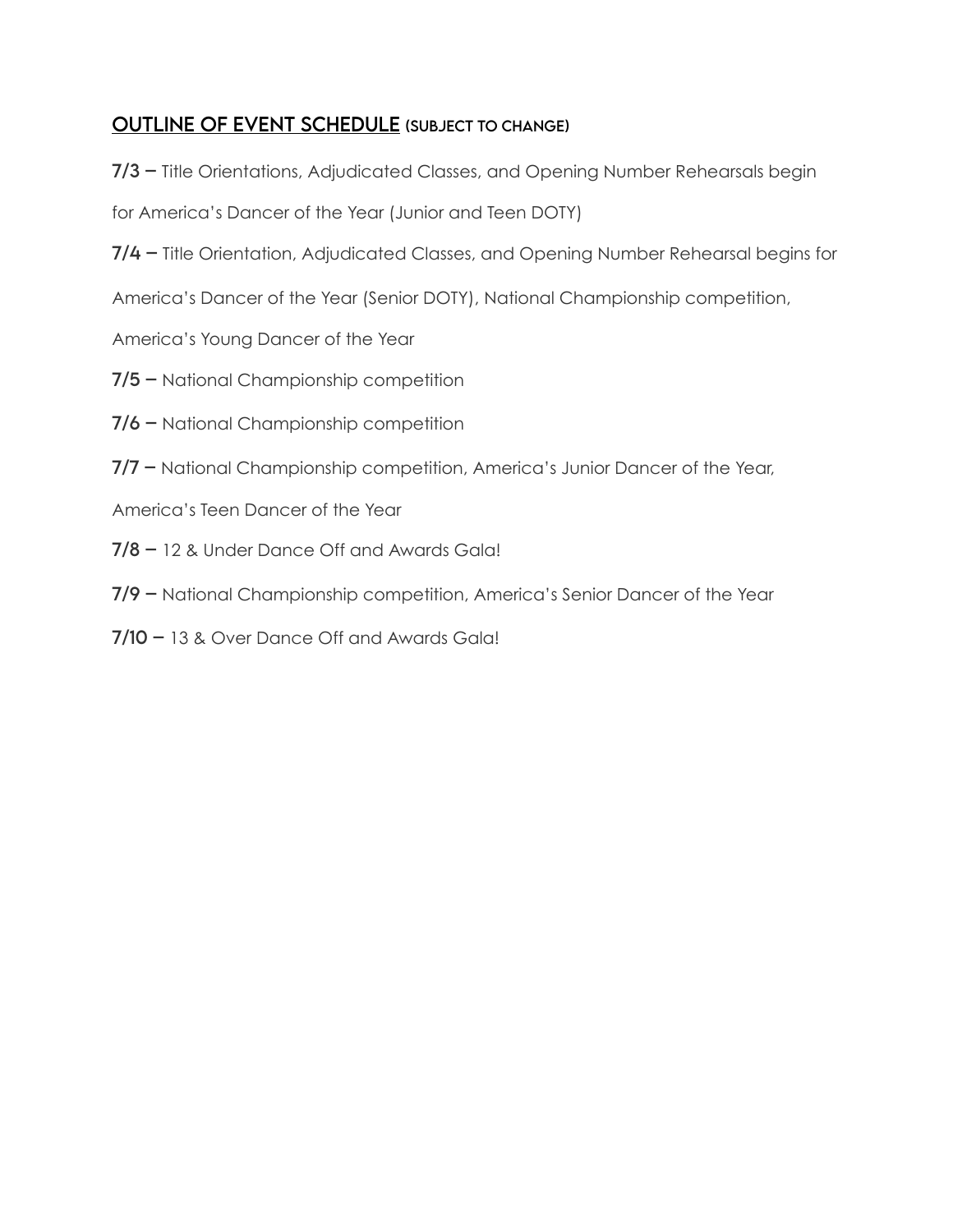### FREQUENTLY ASKED QUESTiONS REGARDiNG DANCER OF THE YEAR

#### **If we are a Junior, Teen or Senior DOTY contestant, do we have to arrive by July 8th?**

Yes, there are no exceptions to the arrival time. If contestants are not in attendance by their Orientations on July 3rd & 4th they are not eligible to compete in DOTY.

#### **Are parents and teachers allowed to attend orientation?**

We encourage all parents and teachers to attend orientation. This is when we review all responsibilities, schedules and activities for the contestants.

#### **What takes place at the orientation?**

Dancers have the chance to meet the ADA Staff, Title Coordinator, Opening Number choreographer, and their fellow contestants. Commitments will be gone over with dancers, their parents and teachers. Following orientation, contestants will go right into closed rehearsals or adjudicated classes.

#### **Are parents and teachers allowed to observe rehearsals and adjudicated classes?**

No, all rehearsals and title classes are closed.

#### **How do you schedule rehearsals?**

The first day will be long. Junior, Teen and Senior contestants should not make any plans for their first day (Jr/Tn July 3rd, Sr July 4th). They will have breaks, but should expect a full day. In the days following, rehearsals and/or judged classes will be scheduled for a few hours each day until each title competition takes place. We try to schedule rehearsals when dancers are not involved in regular competition. If there is a conflict, you may talk to your choreographer to compete at your scheduled time. Competition takes precedence over Opening Number rehearsal, but Judged Classes, however, take priority and you will be able to hold or move your performance without penalty.

#### **What are the adjudicated classes?**

In an effort to choose the most well-rounded technical dancer for each title, ADA presents audition classes for each age group of contestants. This is separate from the convention classes offered to all National Championship competitors. Dancers must take all 4 classes. The title judges will score each dancer in class. These scores are added to the performance score to determine the winners (see below for details). Ballet, tap, jazz and contemporary/lyrical classes are required in each age level. There will be high score class awards presented at each competition. All classes are mandatory.

#### **What is the dress code for adjudicated classes?**

*Female contestants:* Black leotard. Ballet: pink tights. Jazz, Tap, Contemporary/Lyrical: Black dance shorts, black tights or tan tights. No leggings, baggy shorts, bra tops or sports bras. Audition ready appearance.

*Male contestants:* Black or white tank top or form fitting t-shirt. Black dance tights, shorts, or pants. Audition ready appearance.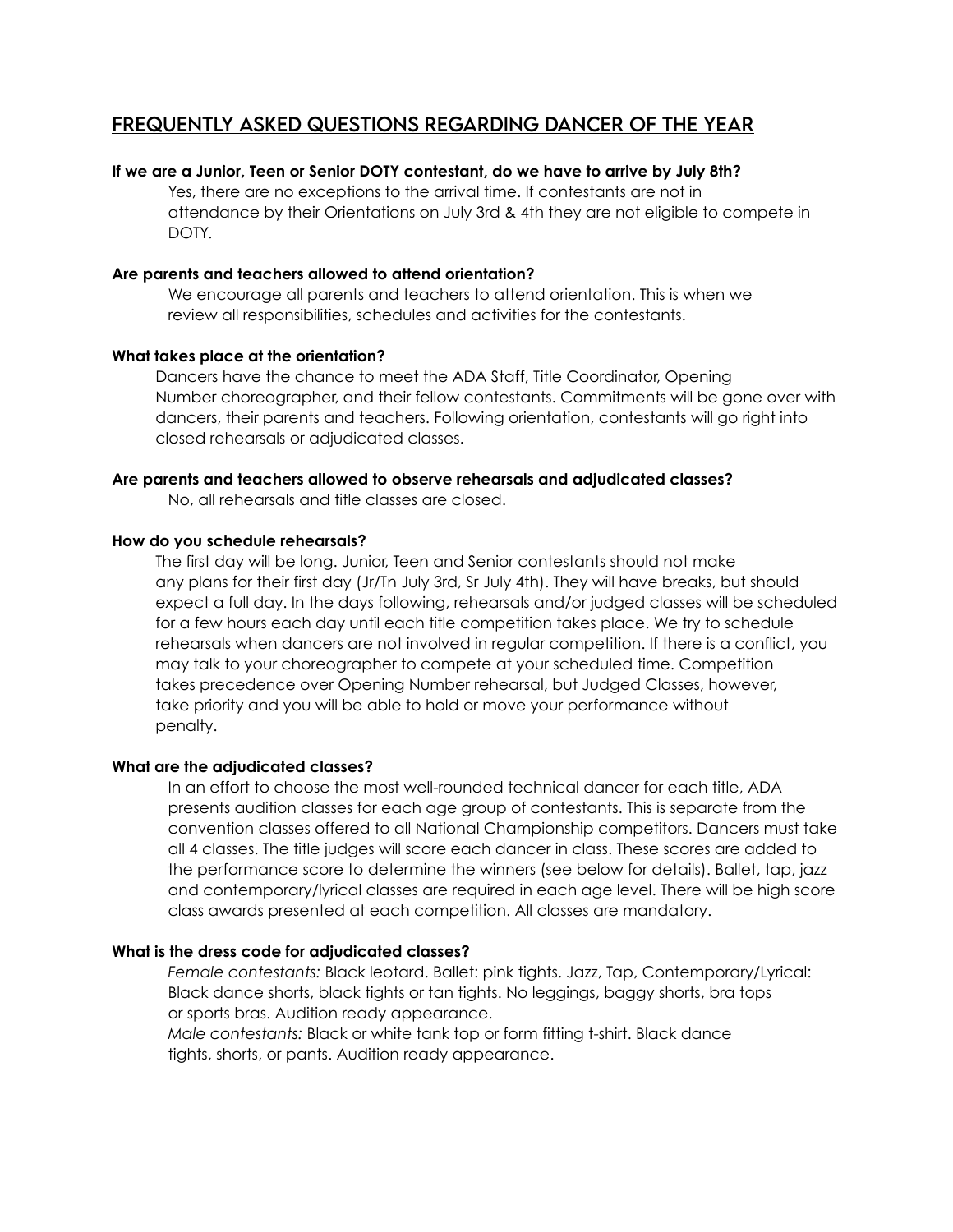#### **How does judging work for title?**

Our title panel consists of 5 judges, with the high score and the low score dropped in tabulation. Each judges' class score is out of 15 points, for a total possible point value of 45 - top 2 scores and the Ballet score from each judge. The solo performance score will be out of 100 points from each judge.

#### **Can you tell me about the video introduction?**

Between July 3rd and their actual title competition, each age level (Junior, Teen & Senior) will be part of a special video recording session with our production team, where they create an introduction to be played before their solo performance! Contestants will state their name, hometown and state, the type of dance they will perform and a little extra personal message of their choice. Dancers are not to mention the name of their studio, teachers, or choreographers. The videographer takes a head and shoulder shot of each contestant. Attire for the videotaping is whatever the dancer feels comfortable in, but **absolutely no green can be worn**. Hair and makeup may be worn however they choose. Total introduction is 10-15 seconds.

#### **When will the Opening Number be performed?**

The Opening Number will open each title competition. The Junior Dancer of the Year contestants will also perform their Opening Number at the 12 & Under Gala on the evening of July 8th. The Teen & Senior Dancer of the Year Contestants will also perform their Opening Number at the 13 & Over Gala on the night of July 10th. All contestants are absolutely encouraged to stay through to their respective galas to perform again.

#### **What do contestants wear for the Opening Number?**

All participants receive an email from the ADA Titles Team (**[ADADOTY@gmail.com](mailto:ADADOTY@gmail.com)**) with details on any shoes, tights, or pieces from home that need to be brought as per the choreographers request. This will be sent in June.

- Young DOTY contestants will be scored in Performance only. There are no adjudicated classes or Opening Number choreography.
- Contestants may not compete their solo from the title competition at any other time during the National Championships. Different solos will be accepted for the National Championship competition, without regional pre-qualification.
- Contestants may compete any solo they choose for the America's Dancer of the Year competition, it does not have to be one they regionally competed or won with.

#### **Any questions regarding the competition for America's Dancer of the Year can be directed to ADADOTY@gmail.com.**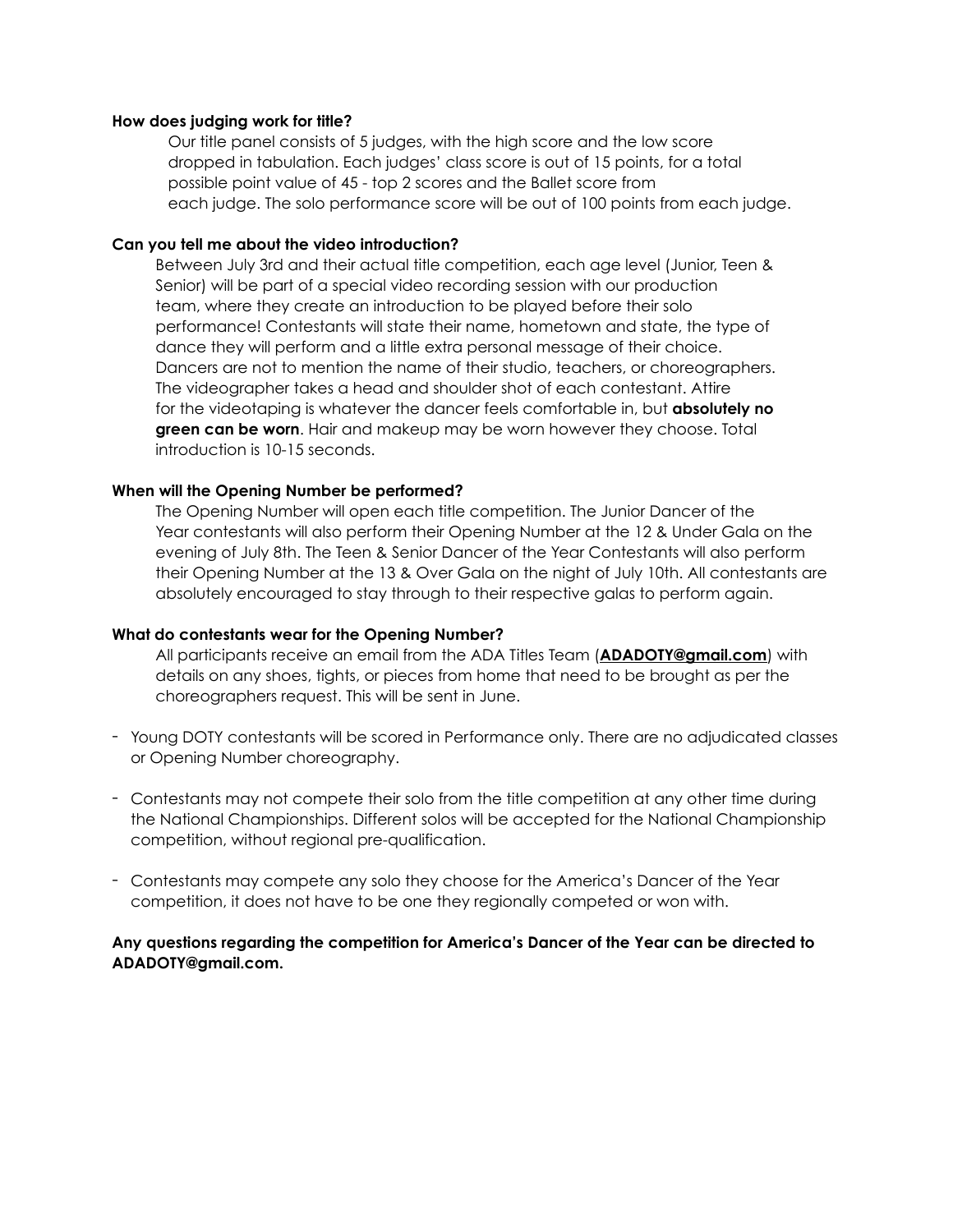## THE DANCE OFF

The top scoring entries from each category (Solo, Duo/Trio, Small Group, Large Group, etc.) in each room (team) of competition will perform once again in the exciting National Championship Dance Off! Dance Off participants are determined by the performance score only from the National Championship Competition. High score entries in each category are announced at the Video Awards Gala! It is a night not to be missed. Gala tickets for two adults and one dancer are included in each dancers' Registration Fee.

#### **9 & Under Dance Off**

The top 3 Solos, and the top 10 Duo-Production entries from each team compete in the Dance Off for a \$1,000.00 Cash Scholarship - the Rosemarie Boyden Memorial Award.

#### **12 & Under Dance Off**

The top 5 highest scoring entries from each category (solo, duo/trio, small group, large group, etc.) from each team of competition will compete in the Dance Off.

#### **13 & Over Dance Off**

The top 7 highest scoring entries from each category (solo, duo/trio, small group, large group, etc.) from each team of competition will compete in the Dance Off.

#### *Dance-Off Regulations*

- No soloist will perform more than once in the Dance Off. Duos cannot be the same dancers.
- No studio is allowed more than 2 entries in any one category, with the exception of soloists.
- Cash award winners are determined by their Dance Off performance.
- The number of routines entered into the Dance Off from each room is contingent on the number of entries total.
- The Dance Off will be judged by the Dance Off and Title Panel.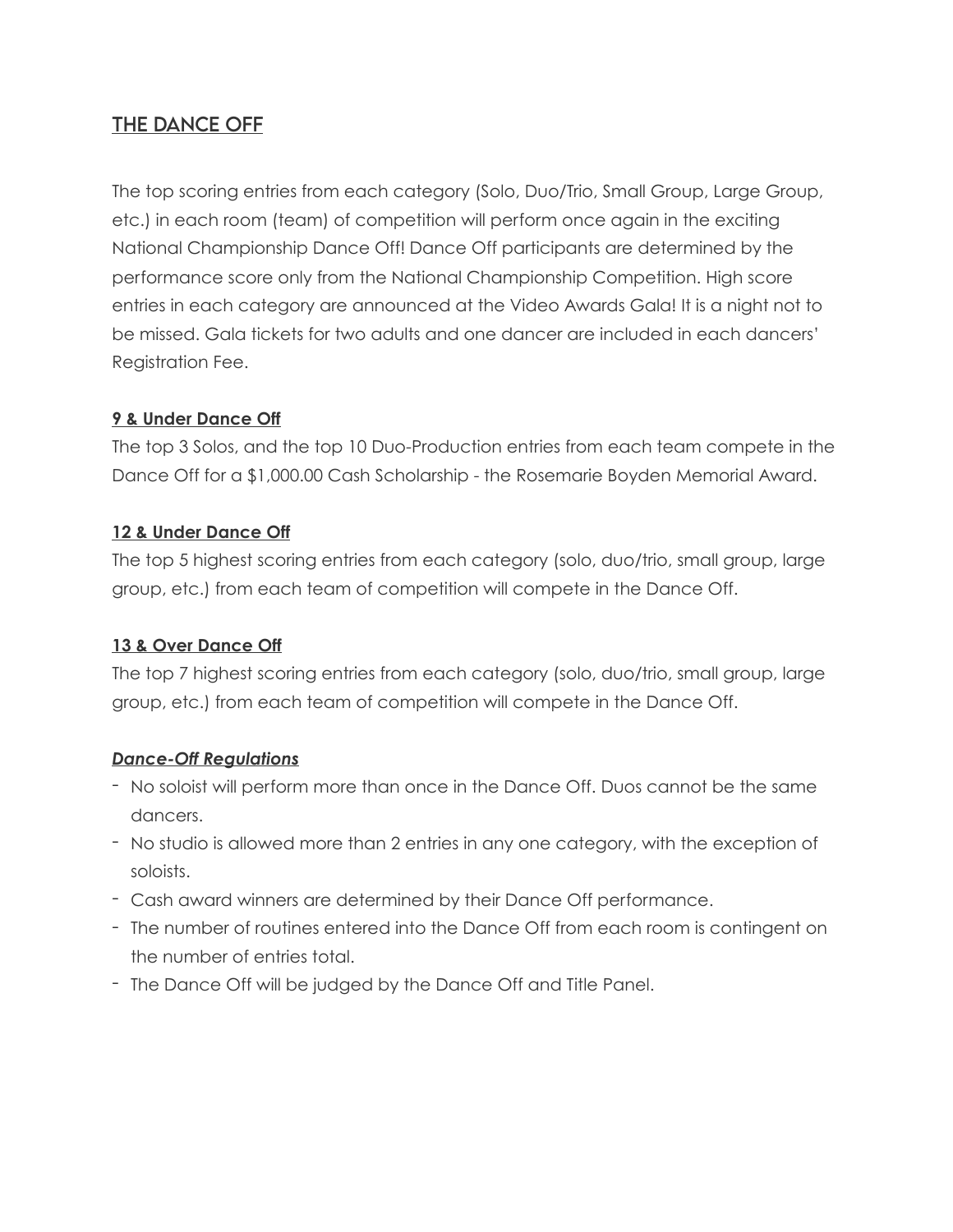## THE ELiTE SiX

From the Dance Off entries, the Elite Six is chosen (in both 12 & Under and 13 & Over) to re-compete at our Video Awards Gala! The top 6 highest scoring Duo-Production entries will be announced immediately following the Dance Off. They will then dance again for a packed Video Awards Gala audience. Making the Elite Six is HUGE – it means you are the top 6 out of thousands of performances!

The Elite Six is tabulated LIVE for the audience by use of a skating system. Each judge holds up a card with a number on it (1-6) for how they rank each entry! The winner is determined by a majority of 1's or a majority of the lowest numbers, based on the skating system. This tabulation method is not only exciting and exhilarating, but it is also completely transparent for the performers and the audience!

#### ELiTE SiX (iN 12 & UNDER AND 13 & OVER) CASH SCHOLARSHiPS

**12 & Under Winner -** *The George Lon Memorial Award* **13 & Over -** *The Gloria Jean Cuming Award of Excellence* 1st Place: \$5,000.00 Scholarship 2nd Place: \$3,000.00 Scholarship 3rd Place: \$2,000.00 Scholarship 4th, 5th, 6th place: \$500.00 Scholarship

*\* New for 2022 - The Elite Six competition is for Duo-Production entries only.*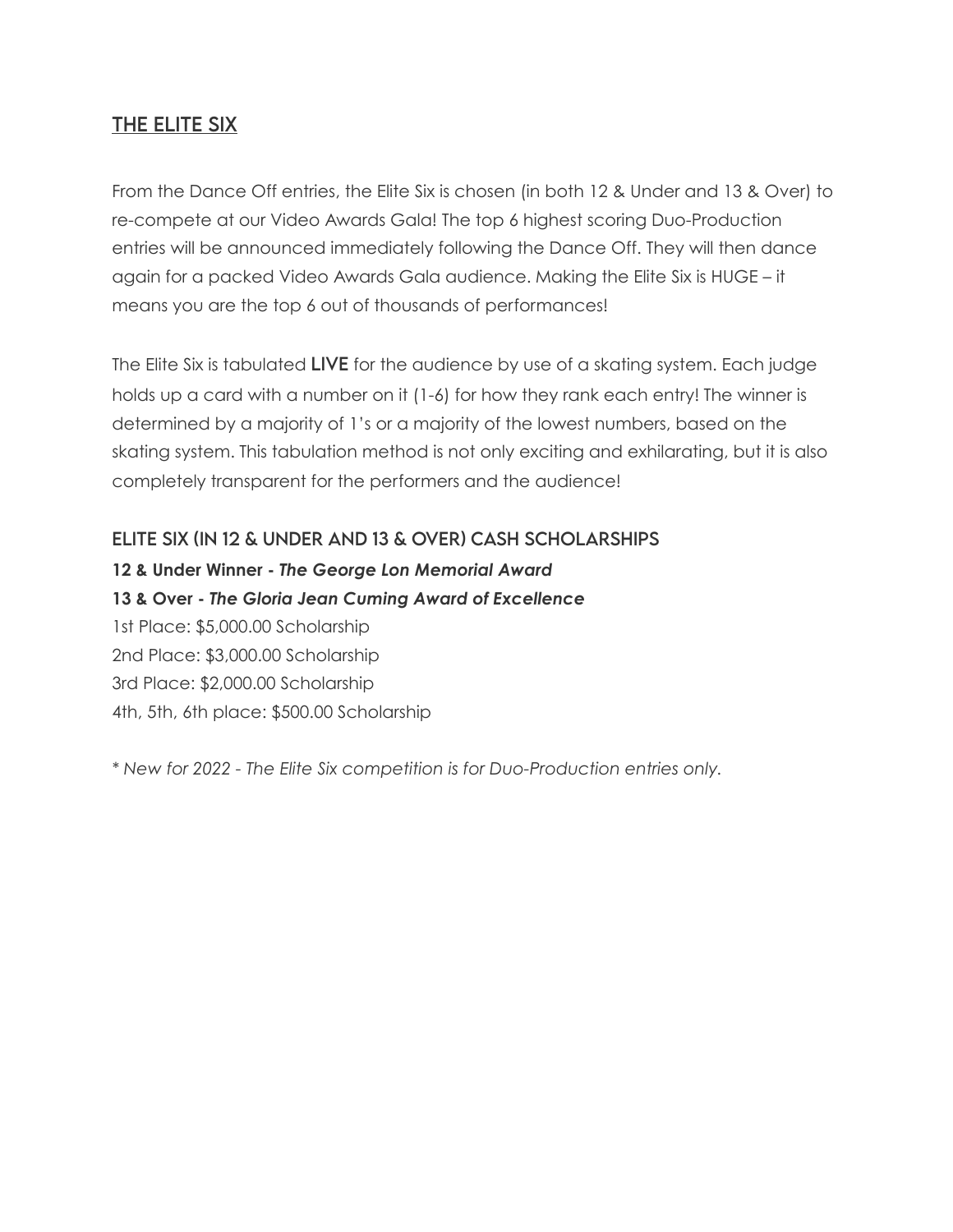### AMERiCA'S ULTiMATE STUDiO

#### *Recognizing versatility in the training of your dancers!*

At American Dance Awards, we value the wide range of quality dance education offered to your students. Many schools strive to create a well-rounded program, and we feel that should be rewarded! Each year at our National Championship, one studio will win a \$1,000 cash prize and be named *America's Ultimate Studio*.

## **TO QUALIFY, YOUR STUDIO MUST HAVE AT LEAST ONE ENTRY IN EACH OF THE FOLLOWING 10 CATEGORIES:**

*12 & Under* Tap Jazz Ballet Contemporary or Lyrical or Modern Hip-Hop or Musical Theatre or Acro

| 13 & Over                          |
|------------------------------------|
| Tap                                |
| Jazz                               |
| <b>Ballet</b>                      |
| Contemporary or Lyrical or Modern  |
| Hip-Hop or Musical Theatre or Acro |

At Nationals, you will nominate the 10 (ten) routines from these prerequisite entries that you would like to go toward your composite score (using scores from the National Championship competition). You may only denote 1 (one) from each age and genre to be considered. For example, you will not have multiple 13 & Over Contemporary scores factoring in. **You will denote which routines to enter through our** *Ultimate Studio Entry Form* **below. This must be submitted prior to the start of National Championship competition. Please turn it in to Scrutineer Amy Denstedt on 7/3 or before the start of competition on 7/4. If your entry form is not submitted prior to the start of competition, your studio will not be eligible.**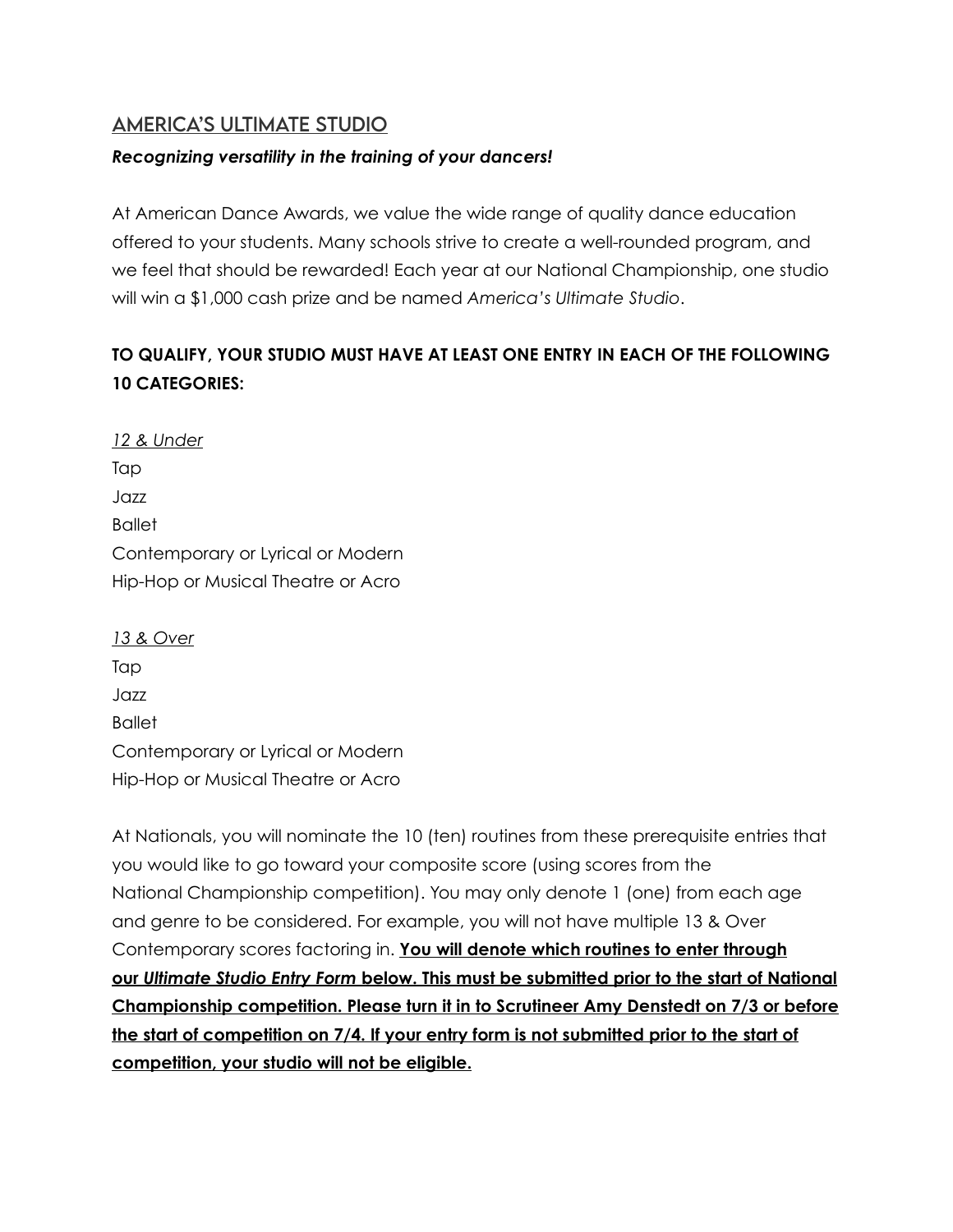#### **Rules and Regulations regarding Ultimate Studio:**

- Solo/Duo/Trio entries are not eligible, nominated routines must be Small Group Production.
- There is NO EXTRA CHARGE to be considered for America's Ultimate Studio.
- Routines do not have to make the Dance-Off to be eligible. There are no additional performances needed, as your scores are compiled from the National Championship competition.
- Of the 10 entries, 5 must be choreographed by a weekly, in-house choreographer. We appreciate your adherence to this guideline.
- Please make sure nominated routines are in the appropriate subjects. Routines entered incorrectly may be disqualified at the sole discretion of the ADA judging panel and Directors.
- A studio that wins must wait 2 years to be considered for America's Ultimate Studio again.

## GEORGE LON ESSAY CONTEST

Our friend George Lon was truly everyone's friend. He inspired dancers of all ages through his thoughtful and creative Special Awards. His way with words made a lasting impression to all who received them.

All registered competitors are welcome to submit a 250 word or less essay for the 2022 George Lon Essay Contest. The winners in both 12 & Under and 13 & Over will read their winning submission at the Gala and receive a cash prize!

### *2022 GEORGE LON ESSAY TOPiC*

**"What Dance Has Taught Me…"** Please email your essays to Julie LaMancuso at [Julie@AmericanDanceAwards.com](mailto:julie@AmericanDanceAwards.com) by June 15th to be eligible. Winners will be announced at the Gala and invited on stage to read their essay!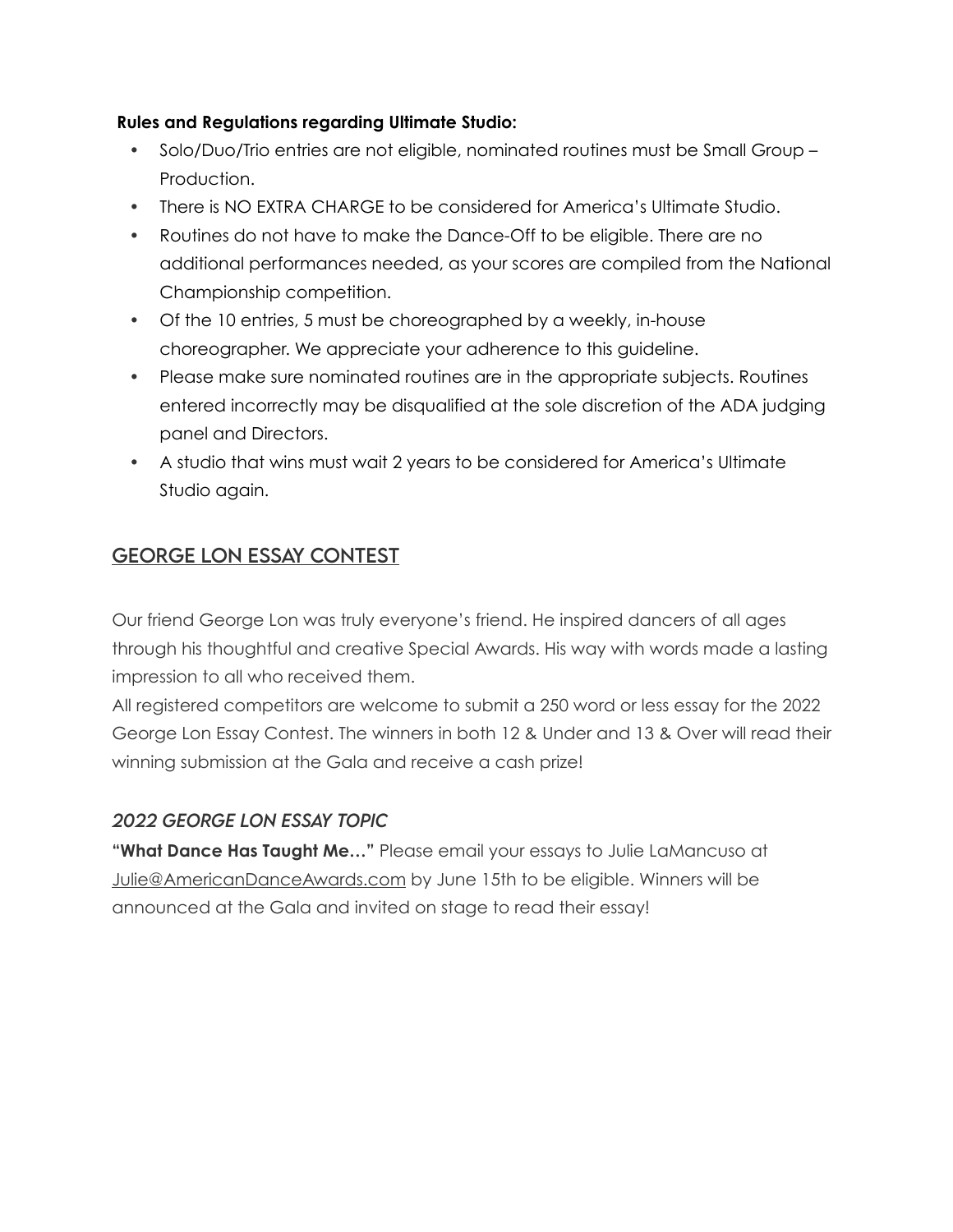America's Ultimate Studio

RECOGNiZiNG VERSATiLiTY iN THE TRAiNiNG OF YOUR DANCERS

# **OFFiCiAL ENTRY FORM & SCORE SHEET**

STUDiO: \_\_\_\_\_\_\_\_\_\_\_\_\_\_\_\_\_\_\_\_\_\_\_\_\_\_\_\_\_\_\_\_\_\_\_\_\_\_ 2022 NATiONALS TEAM (PLEASE CiRCLE): RED BLUE STUDiO OWNER NAME: \_\_\_\_\_\_\_\_\_\_\_\_\_\_\_\_\_\_\_\_\_\_\_\_\_\_\_\_\_\_\_\_\_\_\_\_\_\_ STUDiO OWNER SiGNATURE: \_\_\_\_\_\_\_\_\_\_\_\_\_\_\_\_\_\_\_\_\_\_\_\_\_\_\_\_\_\_\_\_\_\_

## **12 & UNDER NOMiNATiONS**

| Genre                        | Entry # | <b>Routine Name</b> | Score |
|------------------------------|---------|---------------------|-------|
| Tap                          |         |                     |       |
| Jazz                         |         |                     |       |
| <b>Ballet</b>                |         |                     |       |
| Lyrical/Contemp./Modern      |         |                     |       |
| Hip Hop/Musical Theatre/Acro |         |                     |       |

*TOTAL SCORE 12 & UNDER \_\_\_\_\_\_\_*

## **13 & OVER NOMiNATiONS**

| Genre                        | Entry # | <b>Routine Name</b> | Score |
|------------------------------|---------|---------------------|-------|
| Tap                          |         |                     |       |
| Jazz                         |         |                     |       |
| <b>Ballet</b>                |         |                     |       |
| Lyrical/Contemp./Modern      |         |                     |       |
| Hip Hop/Musical Theatre/Acro |         |                     |       |

*TOTAL SCORE 13 & OVER \_\_\_\_\_\_\_*

*TOTAL STUDiO SCORE \_\_\_\_\_\_\_\_\_\_\_\_*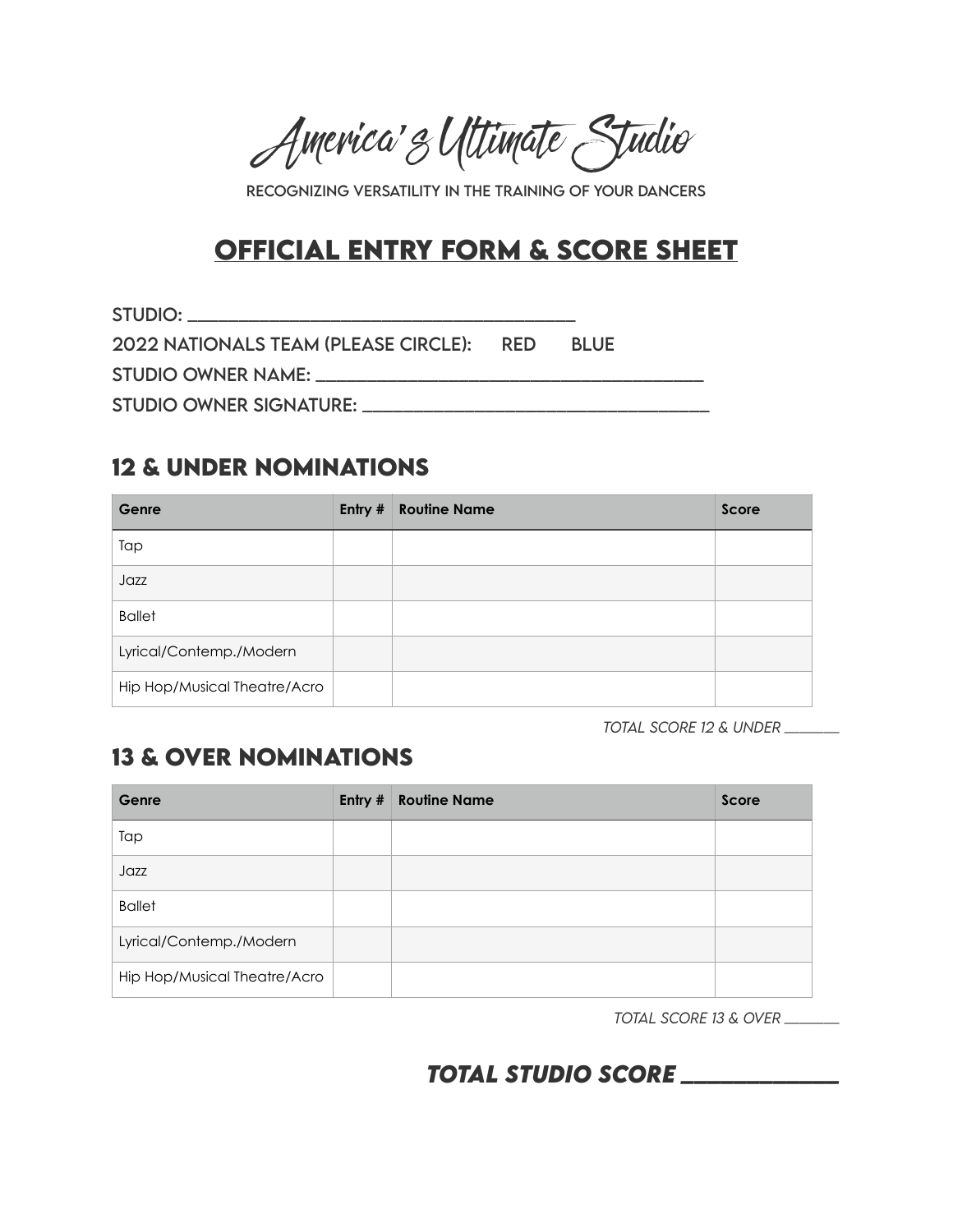## NATiONAL CHAMPiONSHiP RULES & REGULATiONS

*Upon entering the American Dance Awards or the Canadian Dance Awards, it is agreed that all students, parents, relatives and teachers will not hold the American Dance Awards, Canadian Dance Awards, staff, directors, or the host facilities responsible for any injury or loss of property during the event.*

#### Studios are responsible for distributing the following rules to all participating families:

1. NO CAMERAS OF ANY TYPE WILL BE ALLOWED IN THE DRESSING AREAS OR BALLROOM. Anyone concealing a camera and asked more than once to remove it from the dressing areas or auditorium will result in removal from the auditorium and/or disqualification of their school.

2. Parents are not to contact the ADA office via phone or email. All inquiries will be made through their participating studios, for clarity and efficiency of communication. 3. Upon entering any American Dance Awards LLC sponsored event, it is agreed that all students, parents, relatives and teachers will not hold American Dance Awards LLC, it's staff/directors or the host facilities responsible for any injury or loss of property during the event.

4. There is no limit to the number of entries a studio or dancer may submit, with the following exceptions: Soloists may not compete in the same subject more than once. If they have a second solo in the same subject, it must enter as Non-Competitive. No soloist will compete more than three (3) solos in any single event. Duo-Class entries will not compete against themselves in the same subject, unless 50% of the group changes. A second Duo-Class in the same subject may be entered as Non-Competitive or in an age level above. Production entries may have the same dancers and compete more than once in the same category.

5. Age appropriate music, choreography and costumes will be utilized. All entries must be considered family entertainment. Any entry not considered family entertainment will be penalized and or disqualified at the sole discretion of the ADA judging panel/ directors.

6. All studios will abide by the Music Policies and time limits as listed on our website. 7. All entries will check in with the Backstage Manager at least five (5) numbers prior to their scheduled performance. ADA does not hold entries unless previously arranged by Studio Owner/Teacher with the Stage Manager.

8. The results of a competition are final. No teacher, student or parent will question the judging panel or Directors.